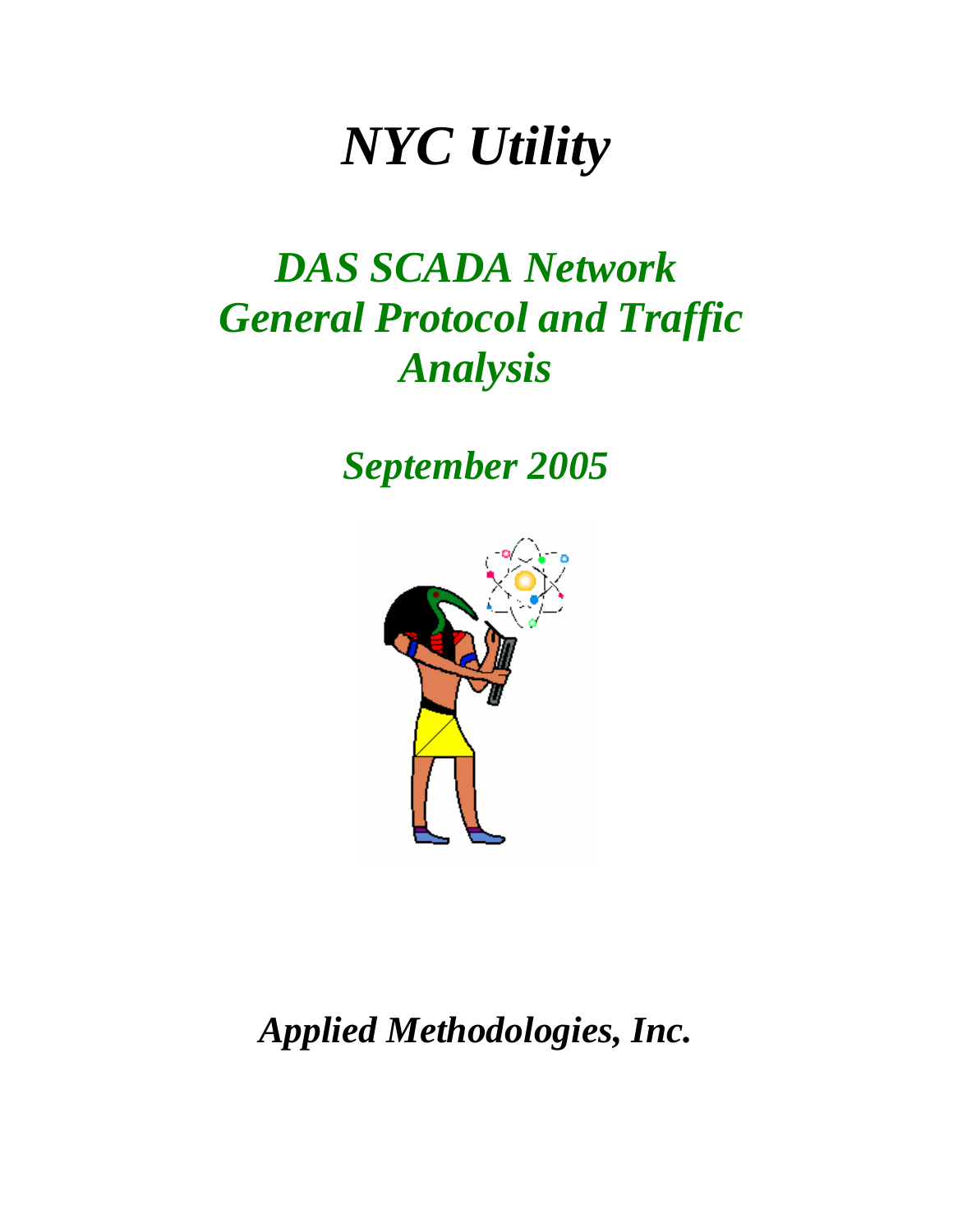### **Table of Contents**

| <b>OTHER GENERAL OBSERVATIONS ABOUT THIS BEHAVIOR7</b> |  |
|--------------------------------------------------------|--|
|                                                        |  |
|                                                        |  |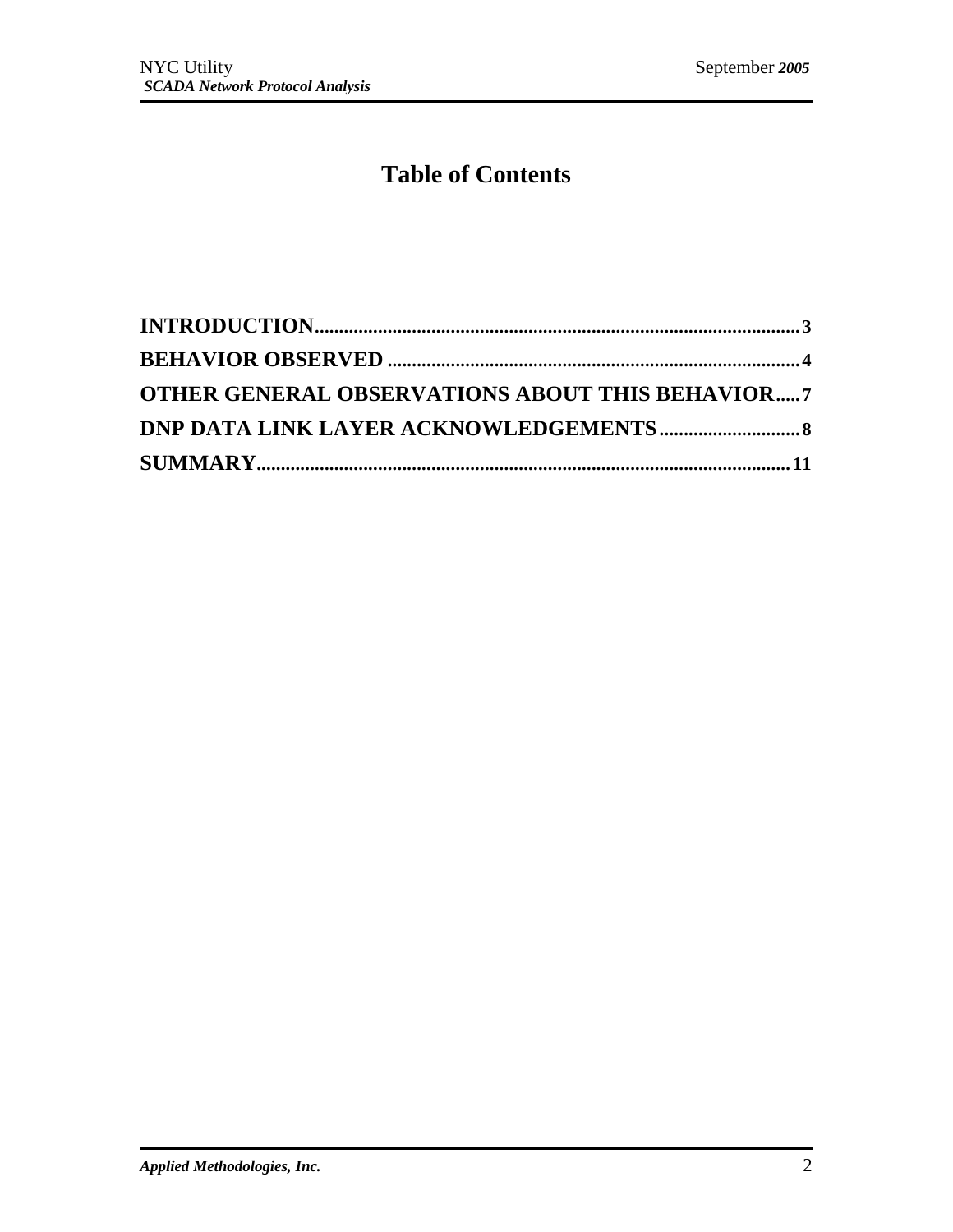#### **Introduction**

Applied Methodologies Inc. conducted a cursory general packet and traffic analysis against NYC Utility's Westchester DAS(Data Acquisition System) Supervisory Control And Data Acquisition(SCADA) network to obtain critical protocol and transaction functional behavior and to have a "before" snapshot of the network's traffic behavior before a major upgrade to the IP network portion of this SCADA system commences. A more detailed in-depth application specific per function analysis was not completed at the time of this writing due to project time constraints. The traces referenced in this document were general, no capture filters set, just an open capture of all traffic on the network. The traces were conducted at the NYC Utility Westchester Control Center location on the primary DAS switch and monitoring segment.

The goal was to obtain a "before" snapshot of the network protocol and traffic pattern behavior to compare to lab work conducted for an upgrade of this network. This activity is required to identify any issues seen in production and whether they will be seen or rectified in the lab. Also, this process is required so as to provide a comparison of the pre upgrade protocol and traffic behavior of the system to the post upgrade or migration stage protocol/traffic behavior of the system. This information can provide NYC Utility's support personnel a reference point to what is seen on the network, is normal, expected or unexpected during routine operation periods or during troubleshooting periods.

The traffic captured is between the Distributed Network Protocol(DNP) speaking application device D200 Master polling and control unit over an IP based LAN/WAN to several remote Master Radio sites which communicate to all of the RTUs via a separate non IP wireless network.

*The intended audience of this document is for Network Systems Engineers and Control Center Engineers familiar with NYC Utility's current SCADA network. It is also understood that the reader is familiar with TCP and DNP v.3 protocol mechanics.*

#### **More information about the DNP protocol can be obtained here:**

#### **<http://www.dnp.or>g/**

**A basic introduction to SCADA systems can be found here.**

**[http://www.sandia.gov/scada/history.ht](http://www.sandia.gov/scada/history.htm)m**

**<http://ref.web.cern.ch/ref/>CERN/CNL/2000/003/scada/**

**<http://en.wikipedia.org/wiki/SCADA>**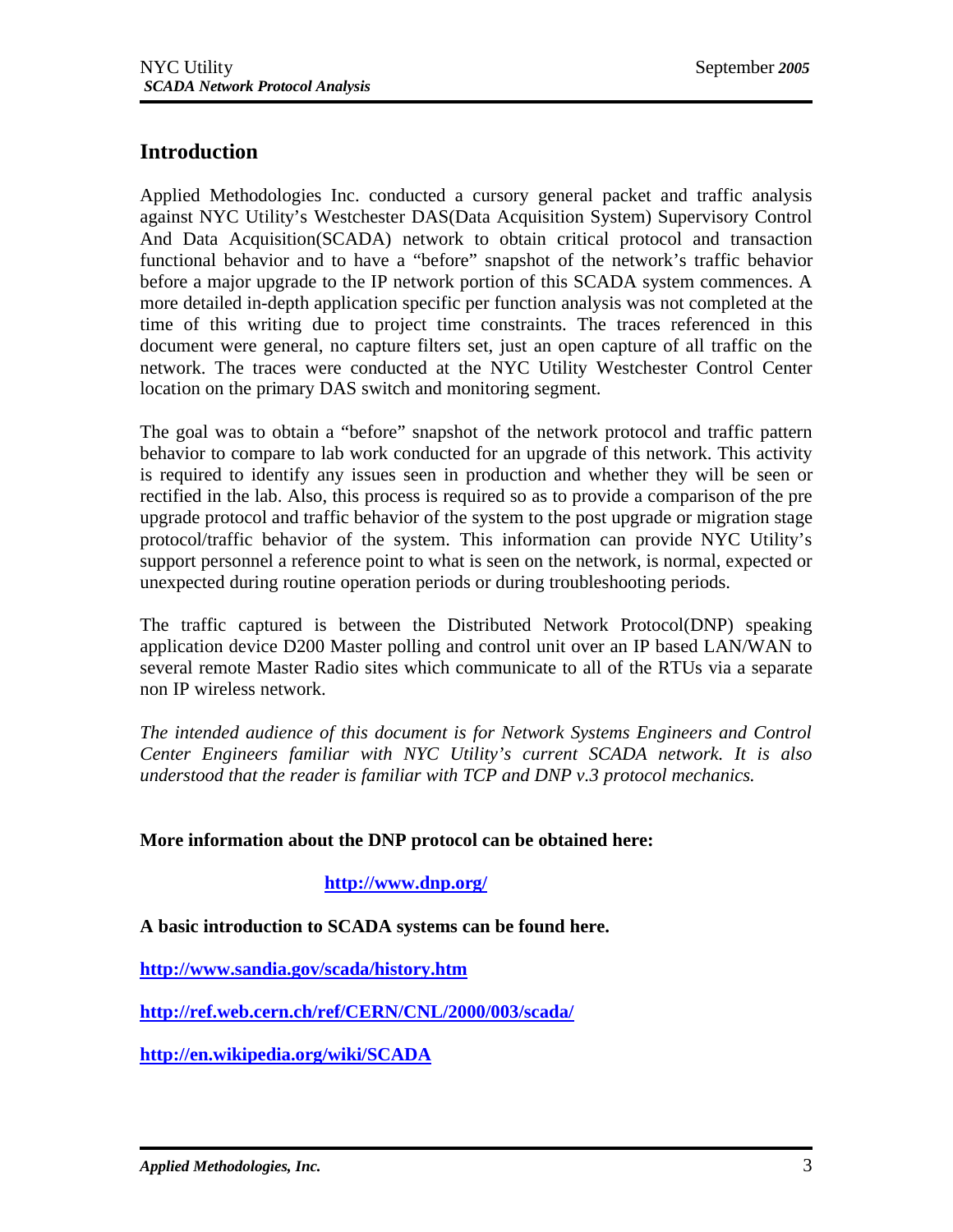#### **Behavior observed**

Some general points of what was observed in the trace files and can be reviewed in person with NYC Utility and or possibly GE personnel.

- DNP Data Link Layer Acknowledgements used, whether this is by design is an outstanding question to GE from NYC Utility.
- Master radio side Transit TCP upon 3 way handshake always sets its Maximum Segment Size(MSS) to 512 bytes
- D200 uses MSS of 1460 bytes. This can result in multiple packets for just one transactions needlessly in one direction if the packets are larger than the MSS.
- TCP 3 way handshake window size mismatch between the D<sub>200</sub> and Transit radio.
	- Transit has a window size of 8196 bytes
	- D200 has a window size of 4096
- TCP connections from Master radio site to D200 seem to just reset thus causing periodic reestablishments of the TCP session between the master radio site and the D200.

#### **The behavior appears to be as that of the following**

- 1. A TCP session is active between a master radio and the D200
- 2. A few DNP transactions go through
- 3. The TCP connection is abruptly terminated by the master radio
- 4. The D200 will start a new TCP session with the master radio several seconds later
- 5. DNP traffic will resume
- 6. The Master radio will again terminate the TCP connection.
- 7. This happens repeatedly for each master radio site to the 192.168.144.4 D200 according to the trace files.

 According to the GE design specification document and questions submitted to GE from Network Systems the TCP connection between a D200 and Master Radio site is supposed to stay up and never time out.

**Note:** *some older TCP stacks do use the RST method of terminating a TCP session without the use of a graceful 4 way FIN handshake. Currently unsure if this is the case with the Transits.*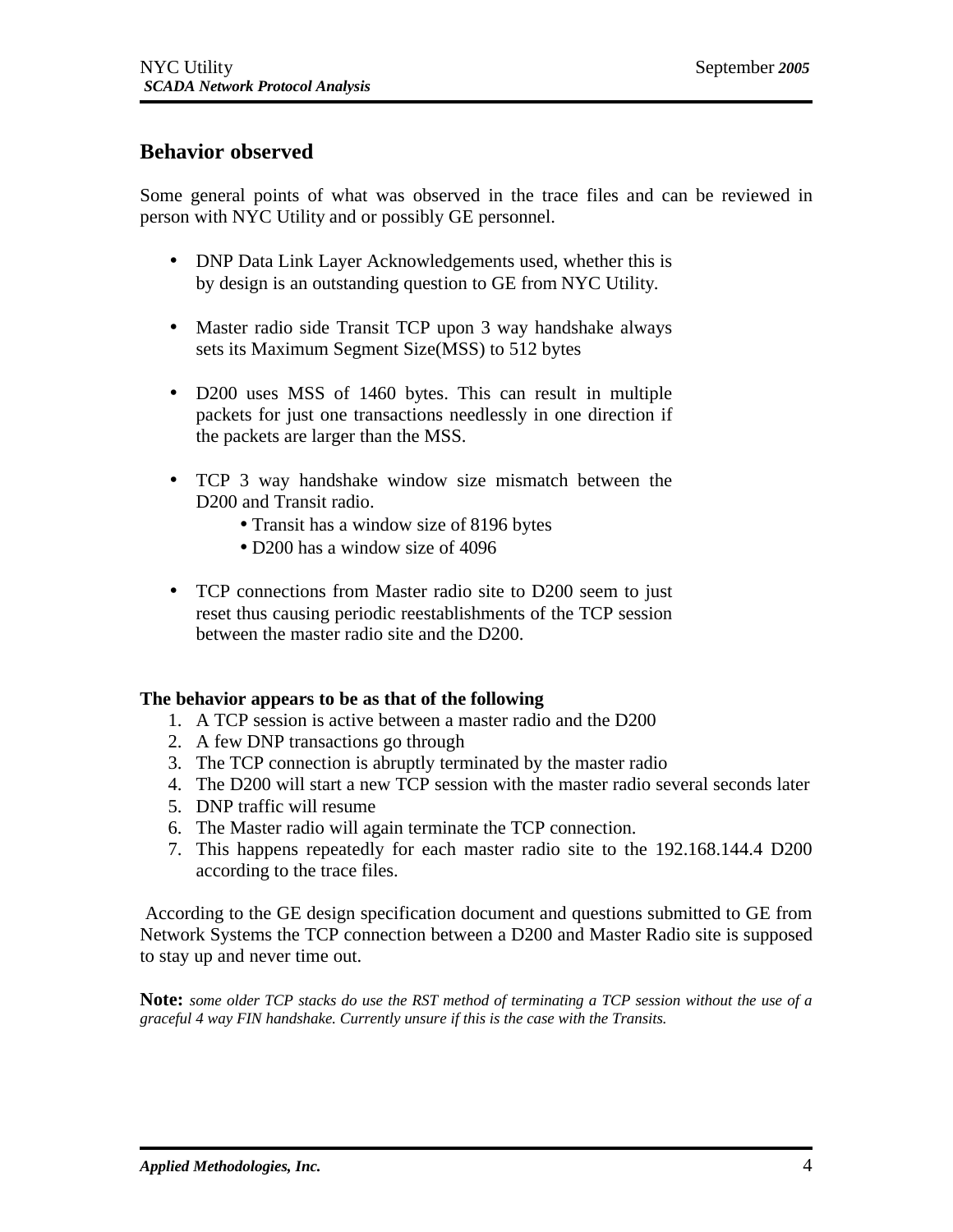Len=0

#### **Trace File excerpts to highlight the TCP reset behavior.**

**Trace file #1** a large several hour general capture of all traffic on the D200 side of the Westchester DAS production site. Note the delta times between packets in each sequence.

#### **Sequence #1 Reset between 192.168.144.16 Master radio and 144.4 D200**

| No. | Time<br>108 3.573824     | Source<br>192.168.144.16               | <b>Destination</b><br>192.168.144.4                                       | <b>Protocol Info</b><br><b>TCP</b> | [TCP Previous segment lost] $20000 > 4403$ [RST] Seq=4368 Ack=1762194140 Win=0 Len=0 |
|-----|--------------------------|----------------------------------------|---------------------------------------------------------------------------|------------------------------------|--------------------------------------------------------------------------------------|
|     | No. Time<br>325 9.986178 | Source<br>192.168.144.4                | <b>Destination</b><br>192.168.144.16                                      | <b>Protocol Info</b><br><b>TCP</b> | $4422 > 20000$ [SYN] Seq=0 Ack=0 Win=4096 Len=0 MSS=1460                             |
|     | No. Time                 | Source<br>327 10.035635 192.168.144.16 | <b>Destination</b><br>192.168.144.4                                       | <b>Protocol Info</b><br><b>TCP</b> | $20000 > 4422$ [SYN, ACK] Seq=0 Ack=1 Win=8196 Len=0 MSS=512                         |
|     |                          |                                        | But then not much longer the master radio resets the connection yet again |                                    |                                                                                      |
|     | No. Time                 | Source                                 | <b>Destination</b>                                                        | <b>Protocol Info</b>               |                                                                                      |
|     |                          | 437 13.726523 192.168.144.16           | 192.168.144.4                                                             | <b>TCP</b>                         | [TCP Previous segment lost] $20000 > 4422$ [RST] Seq=4140 Ack=1757586431 Win=0       |

#### **Sequence #2 Reset between 192.168.144.17 Master radio and 144.4 D200**

| No. Time                                                             | Source                                | <b>Destination</b><br>609 19.481508 192.168.144.17 192.168.144.4 TCP | <b>Protocol Info</b><br>[TCP Previous segment lost] $20000 > 4416$ [RST] Seq=4452 Ack=1759378392 Win=0 Len=0 |  |  |  |
|----------------------------------------------------------------------|---------------------------------------|----------------------------------------------------------------------|--------------------------------------------------------------------------------------------------------------|--|--|--|
| No. Time                                                             | Source<br>681 23.346800 192.168.144.4 | <b>Destination</b><br>192.168.144.17 TCP                             | <b>Protocol Info</b><br>$4434 > 20000$ [SYN] Seq=0 Ack=0 Win=4096 Len=0 MSS=1460                             |  |  |  |
| No. Time                                                             | Source                                | <b>Destination</b><br>684 23.396850 192.168.144.17 192.168.144.4 TCP | <b>Protocol Info</b><br>$20000 > 4434$ [SYN, ACK] Seq=0 Ack=1 Win=8196 Len=0 MSS=512                         |  |  |  |
| Sequence #3 Reset between 192.168.144.21 Master radio and 144.4 D200 |                                       |                                                                      |                                                                                                              |  |  |  |

| Time        | <b>Source</b>                | <b>Destination</b> | <b>Protocol Info</b> | [TCP Previous segment lost] $20000 > 4413$ [RST] Seq=4139 Ack=1760146289 Win=0 Len=0                  |
|-------------|------------------------------|--------------------|----------------------|-------------------------------------------------------------------------------------------------------|
| No.         | 217 5.513478 192.168.144.21  | 192.168.144.4      | <b>TCP</b>           |                                                                                                       |
| Time<br>No. | <b>Source</b>                | <b>Destination</b> | <b>Protocol Info</b> | 515 16.964027 192.168.144.4 192.168.144.21 TCP 4430 > 20000 [SYN] Seq=0 Ack=0 Win=4096 Len=0 MSS=1460 |
| Time        | Source                       | <b>Destination</b> | <b>Protocol Info</b> | $20000 > 4430$ [SYN, ACK] Seq=0 Ack=1 Win=8196 Len=0 MSS=512                                          |
| No.         | 518 17.010913 192.168.144.21 | 192.168.144.4      | <b>TCP</b>           |                                                                                                       |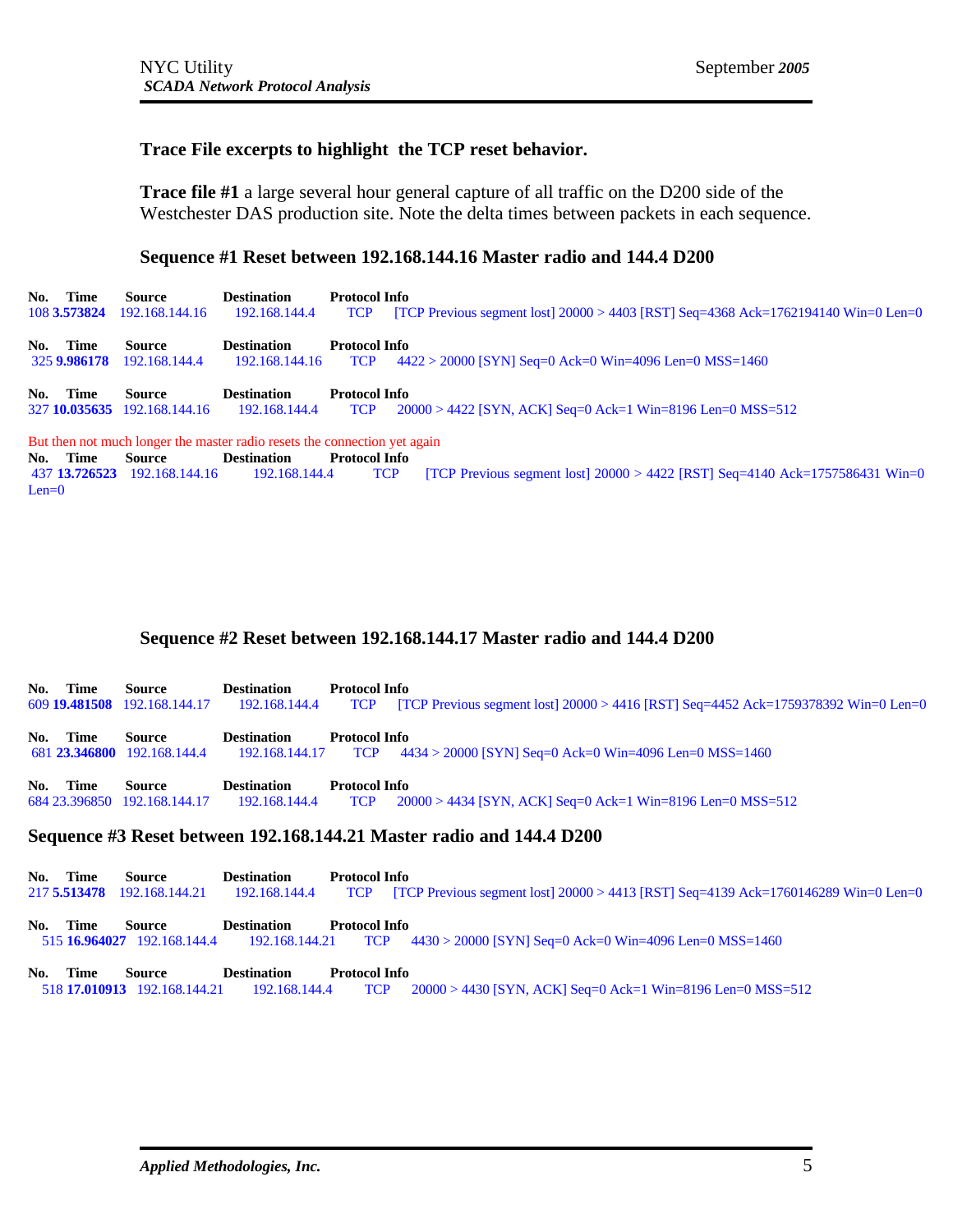**Trace file #2** A short capture for a couple of minutes of all production traffic on the D<sub>200</sub> side segment.

The same behavior as above was observed below is the output of a display filter just showing all of the resets from just one master radio over a couple of minutes.

| No. | Time | <b>Source</b><br>370 11.855852 192.168.144.20  | <b>Destination</b><br>192.168.144.4 | <b>Protocol Info</b><br><b>TCP</b> | [TCP Previous segment lost] $20000 > 2004$ [RST] Seq=4140 Ack=2300818431 Win=0 Len=0 |
|-----|------|------------------------------------------------|-------------------------------------|------------------------------------|--------------------------------------------------------------------------------------|
| No. | Time | <b>Source</b><br>1167 43.101692 192.168.144.20 | <b>Destination</b><br>192.168.144.4 | <b>Protocol Info</b><br><b>TCP</b> | [TCP Previous segment lost] $20000 > 2009$ [RST] Seq=4400 Ack=2299666431 Win=0 Len=0 |
| No. | Time | <b>Source</b><br>2113 78.855385 192.168.144.20 | <b>Destination</b><br>192.168.144.4 | <b>Protocol Info</b><br><b>TCP</b> | [TCP Previous segment lost] $20000 > 2034$ [RST] Seq=4360 Ack=2293778431 Win=0 Len=0 |
| No. | Time | <b>Source</b><br>2470 90.596755 192.168.144.20 | <b>Destination</b><br>192.168.144.4 | <b>Protocol Info</b><br><b>TCP</b> | [TCP Previous segment lost] $20000 > 2061$ [RST] Seg=4140 Ack=2287634431 Win=0 Len=0 |

The following set of reset packets show a trend that could provide some clues as to why this behavior occurs. Notice how all the Sequence numbers of the reset packets are set to 4140. Also notice how the ACK number always ends with a 31. This was experienced with other sets of packets from Master Radios as well with other Sequence numbers such as 4160 etc.. These packets were from the large, several hour size trace file.

| No. | <b>Time</b> | Source<br>216872 7858.155791 192.168.144.28        | <b>Destination</b><br>192.168.144.4 | <b>Protocol Info</b><br>[TCP Previous segment lost] $20000 > 3544$ [RST] Seq=4140 Ack=322450431 Win=0 Len=0<br><b>TCP</b> |
|-----|-------------|----------------------------------------------------|-------------------------------------|---------------------------------------------------------------------------------------------------------------------------|
| No. | <b>Time</b> | Source<br>217015 7863.955544 192.168.144.22        | <b>Destination</b><br>192.168.144.4 | <b>Protocol Info</b><br>[TCP Previous segment lost] $20000 > 3560$ [RST] Seq=4140 Ack=319634431 Win=0 Len=0<br><b>TCP</b> |
| No. | <b>Time</b> | <b>Source</b><br>217213 7873.465721 192.168.144.23 | <b>Destination</b><br>192.168.144.4 | <b>Protocol Info</b><br>[TCP Previous segment lost] $20000 > 3564$ [RST] Seq=4140 Ack=318930431 Win=0 Len=0<br><b>TCP</b> |
| No. | <b>Time</b> | <b>Source</b>                                      | <b>Destination</b>                  | <b>Protocol Info</b>                                                                                                      |
|     |             | 217316 7876.743616 192.168.144.20                  | 192.168.144.4                       | [TCP Previous segment lost] $20000 > 3569$ [RST] Seq=4140 Ack=318162431 Win=0 Len=0<br><b>TCP</b>                         |
| No. | <b>Time</b> | <b>Source</b><br>217500 7883.666032 192.168.144.22 | <b>Destination</b><br>192.168.144.4 | <b>Protocol Info</b><br>[TCP Previous segment lost] $20000 > 3588$ [RST] Seq=4140 Ack=315538431 Win=0 Len=0<br><b>TCP</b> |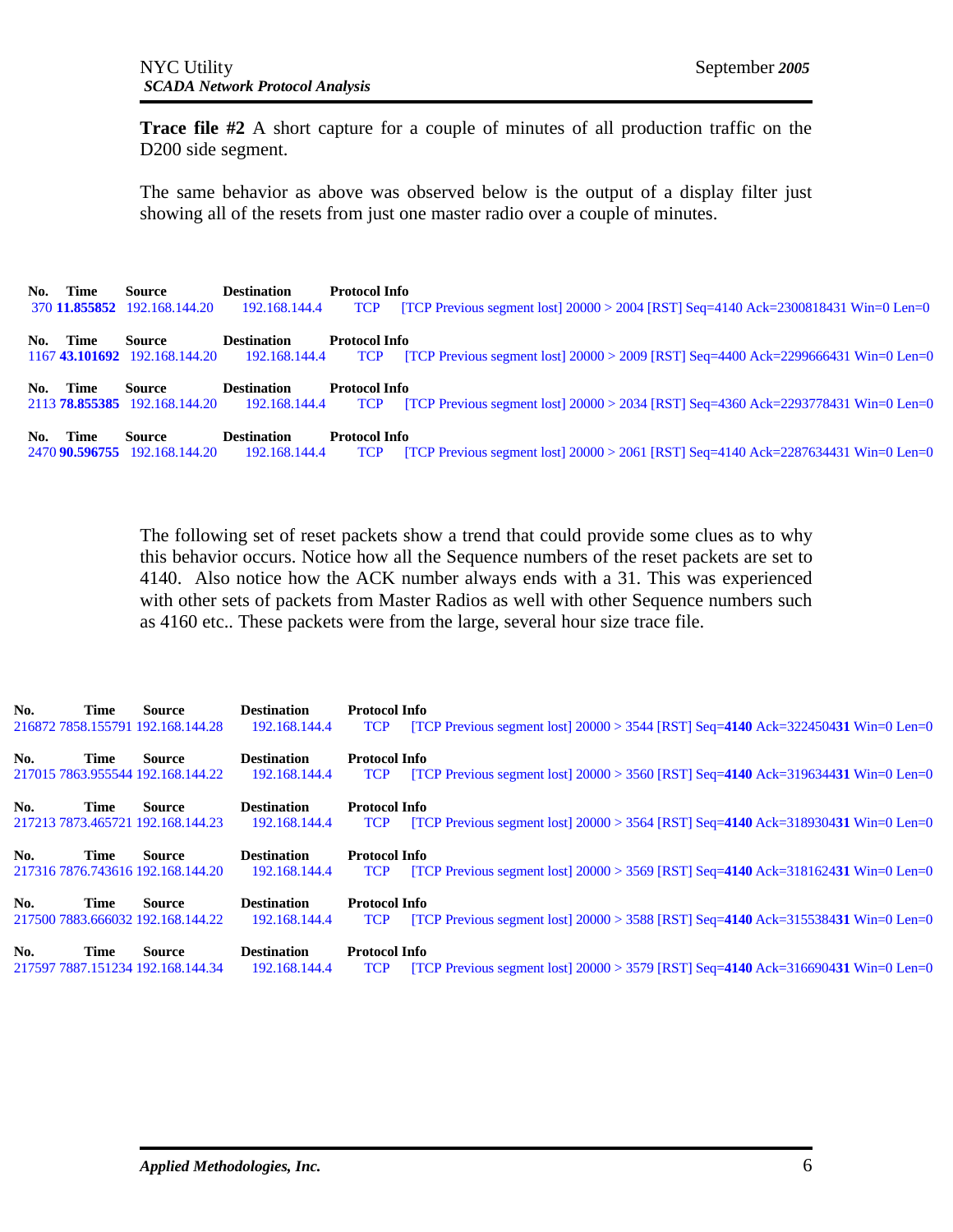#### **Other general observations about this behavior**

There does not appear to be any specific packet event or transaction at the DNP level prior to any of these resets that is consistent across all of these examples. In other words there was no common, DNP error or TCP packet that was the same every time before each of the individual TCP session resets.

The Sequence number (SEQ#) noted on the reset packets above also show the reset from a sequence number not observed in the trace file. Meaning there were no valid packets with any of these sequence number. The sequence numbers noted in the reset packets are also much higher in their range than that of the valid packet transactions. The valid packet transactions used sequence numbers from the ones to hundreds yet the sequence numbers referenced and the ACKs in the reference packet are in the thousands. The low sequence numbers are a result from Ethereal's method to simplify the sequence numbers for easer TCP transaction analysis.

These resets could be causing issues in terms of response times and delay on the SCADA network due to the delay incurred with the radio and D200 having to re-establish a session periodically. Even if these sessions were not related to a valid session to transfer DNP traffic these constant TCP resets and establishments may incur a performance penalty on the D200 or Transit network processor and IP stack memory utilization.

Another variation of this behavior is outlined below with the first reset packet sent by the Transit the followed by a second

| No. Time<br>212 9.535654 | <b>Source</b><br>192.168.144.32               | <b>Destination</b><br>192.168.144.4 | <b>Protocol Info</b><br>[TCP Previous segment lost] $20000 > 1585$ [RST] Seq=4095 Ack=2389586382 Win=0 Len=0<br><b>TCP</b> |
|--------------------------|-----------------------------------------------|-------------------------------------|----------------------------------------------------------------------------------------------------------------------------|
| No. Time<br>213 9.563729 | <b>Source</b><br>192.168.144.32               | <b>Destination</b><br>192.168.144.4 | <b>Protocol Info</b><br>$20000 > 1585$ [RST] Seq=0 Ack=2389586382 Win=0 Len=0<br><b>TCP</b>                                |
| No. Time                 | Source<br>738 30.590768 192.168.144.21        | <b>Destination</b><br>192.168.144.4 | <b>Protocol Info</b><br>[TCP Previous segment lost] $20000 > 1606$ [RST] Seq=4167 Ack=2384082431 Win=0 Len=0<br><b>TCP</b> |
| No. Time                 | <b>Source</b><br>739 30.634059 192.168.144.21 | <b>Destination</b><br>192.168.144.4 | <b>Protocol Info</b><br>$20000 > 1606$ [RST] Seq=72 Ack=2384082431 Win=0 Len=0<br><b>TCP</b>                               |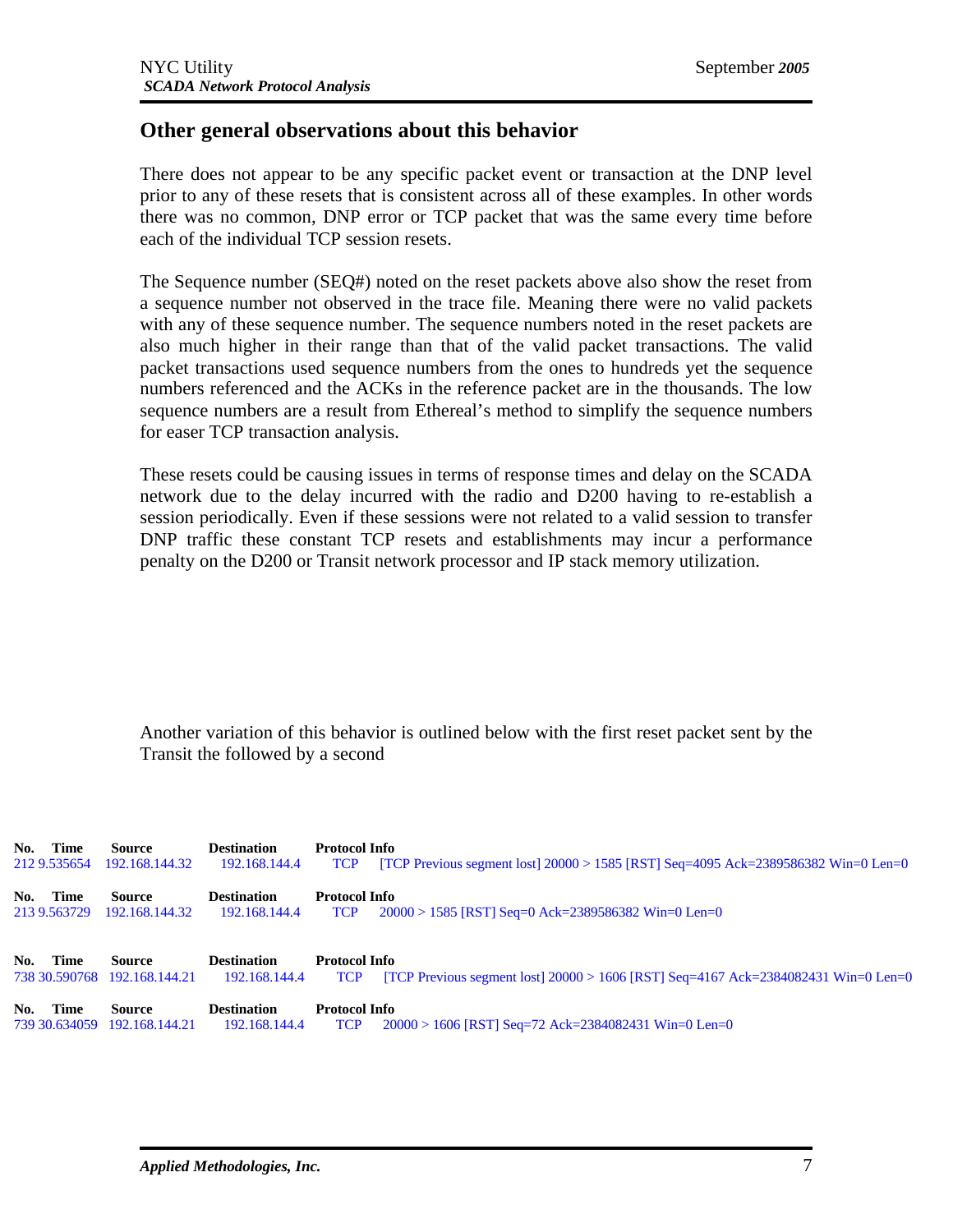.

#### **DNP Data Link Layer Acknowledgements**

It was disclosed that the system NYC Utility uses for its DAS network utilizes DNP Application layer acknowledgements and not DNP Data Link Layer acknowledgements.

Also, according to the following: *Link Layer confirmations* 

**According to pg 169 Practical Modern SCADA protocols** *"Link layer confirmations are unnecessary when using DNP3 over TCP/IP and are specifically not allowed. TCP provided a reliable delivery mechanism, and is backed up at the application layer by confirmations when required."*

Citing DNP3 over local and wide area networks Version 1.0 December 1998: *when using TCP/IP as the transport link layer confirmations shall be disabled?*

It appears that the DNP Data Link acknowledgement, normally used for noisy serial or radio links, is kept persistent across the IP network. This may be perfectly natural due to the application or the way the application's stack handles identifying when to send an ACK. However, this can result in duplicate packets, one just a pure TCP ACK packet and one TCP ACK packet with a DNP Data Link ACK piggybacked. The issue here is now there are two opportunities for an ACK to be missed. This leads to questions as to how the application recovers from a missed TCP ACK or a missed DNP ACK, or are both required? One or both ACKs can be missed during a network re-convergence or other condition. One consistent network layer set of acknowledgements should be present to ensure consistent operating behavior of the network and predictable responses in network or application failure situations.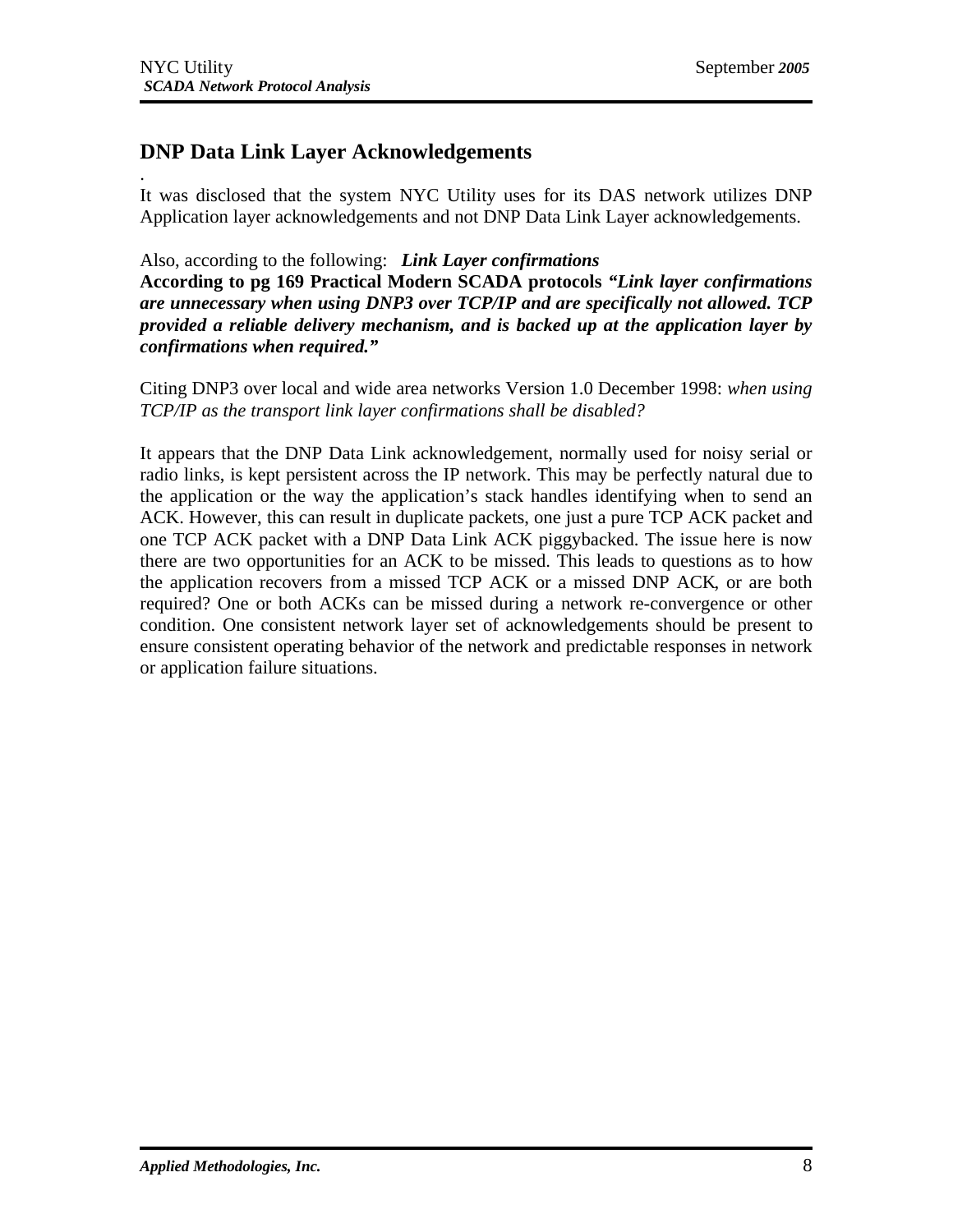The trace below shows a TCP and a DNP Data Link layer ACK. This was from a production trace in Westchester. Note the Sequence numbers in Blue Bold in the last two packets. These packets are the same, one with just a TCP ACK and another with a TCP and piggybacked DNP ACK.

**No. Time Source Destination Protocol Info** 100 3.395535 192.168.144.21 192.168.144.4 DNP 3.0 len=10, from 139 to 4, User Data Frame 100 (71 bytes on wire, 71 bytes captured) Ethernet II, Src: 192.168.144.1 (00:08:e3:9d:16:a0), Dst: 192.168.144.4 (00:00:c3:fe:f1:34) Internet Protocol, Src: 192.168.144.21 (192.168.144.21), Dst: 192.168.144.4 (192.168.144.4) Transmission Control Protocol, Src Port: 20000 (20000), Dst Port: 4413 (4413), Seq: 27, Ack: 38, Len: 17 Distributed Network Protocol 3.0 Data Link Layer, Len: 10, From: 139, To: 4, PRM, FCB, FCV, User Data Start Bytes: 0x0564 Length: 10 Control: 0x73 (PRM, FCB, FCV, User Data) 0... .... = Direction: Not set .1.. .... = Primary: Set  $...1$ .  $...$  = Frame Count Bit: Set  $...1$   $...$  = Frame Count Valid: Set ....  $0011 =$  Control Function Code: User Data  $(3)$  Destination: 4 Source: 139 CRC: 0xd011 [correct] Transport Layer: 0xed (FIR, FIN, Sequence 45) 1... .... = Final: Set .1.. .... = First: Set  $.10$  1101 = Sequence: 45 Application data chunks Application Chunk 0 Len: 5 CRC 0x00d7 Application Layer: (FIR, FIN, Sequence 3, Response) Control: 0xc3 (FIR, FIN, Sequence 3) 1... .... = First: Set  $.1... =$  Final: Set  $.0. \ldots$  = Confirm: Not set  $...00011 = \text{Sequence: } 3$  Function Code: Response (0x81) Internal Indications: (0x0000) 0... .... .... .... = Device Restart: Not set .0.. .... .... .... = Device Trouble: Not set ..0. .... .... .... = Digital Outputs in Local: Not set  $...0$  ....  $...$   $...$  = Time Sync Required: Not set .... 0... .... .... = Class 3 Data Available: Not set .... .0.. .... .... = Class 2 Data Available: Not set .... ..0. .... .... = Class 1 Data Available: Not set  $... \ldots 0 \ldots ... =$  Broadcast Msg Rx: Not set  $... \ldots ... \ldots 0$ .  $... =$  Configuration Corrupt: Not set .... .... ...0 .... = Operation Already Executing: Not set .... .... .... 0... = Event Buffer Overflow: Not set .... .... .... .0.. = Parameters Invalid or Out of Range: Not set .... .... .... ..0. = Requested Objects Unknown: Not set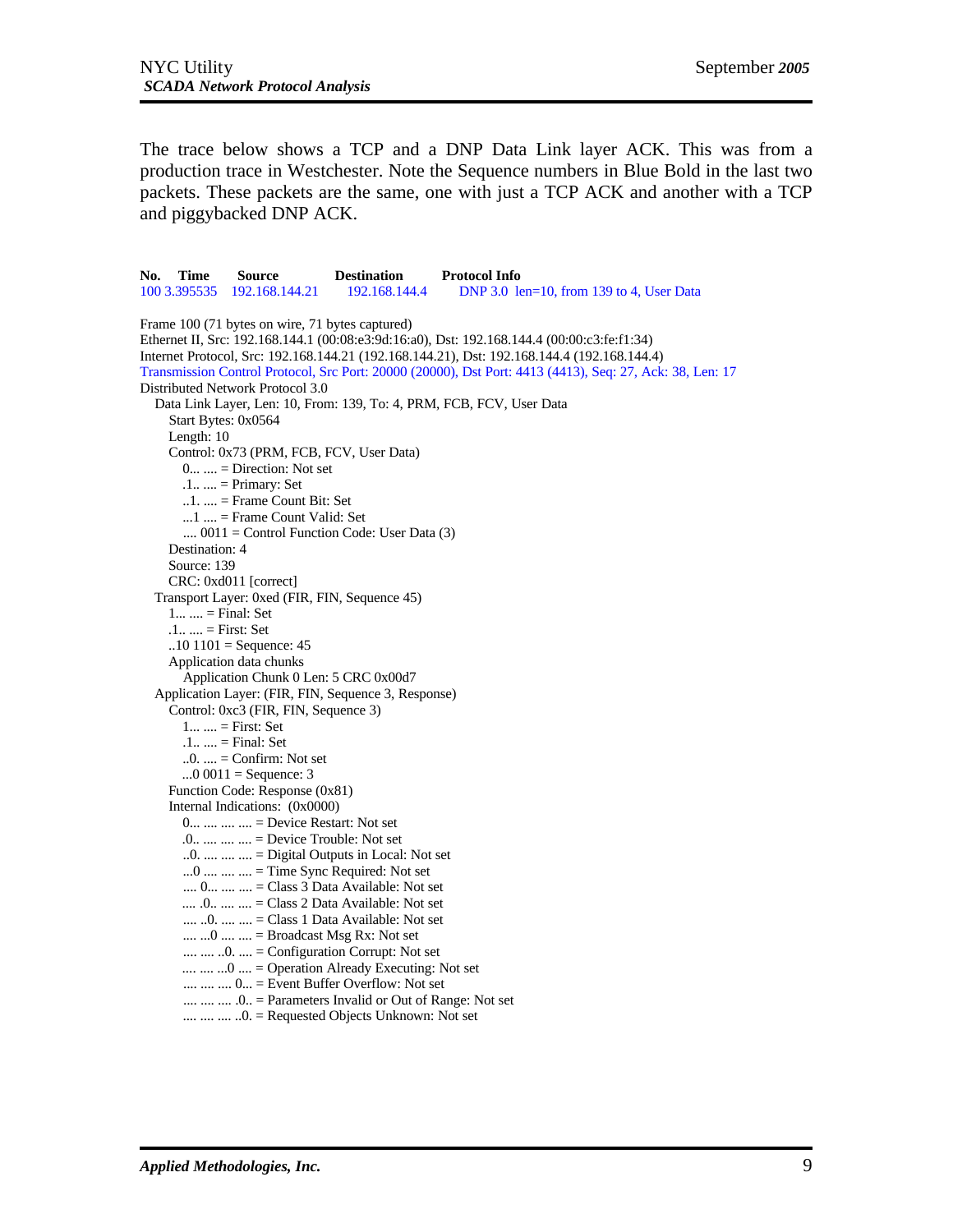**No. Time Source Destination Protocol Info** 101 3.415621 192.168.144.4 192.168.144.21 TCP 4413 > 20000 [ACK] Seq=38 Ack=44 Win=4096  $Len=0$ Frame 101 (60 bytes on wire, 60 bytes captured) Ethernet II, Src: 192.168.144.4 (00:00:c3:fe:f1:34), Dst: 192.168.144.1 (00:08:e3:9d:16:a0) Internet Protocol, Src: 192.168.144.4 (192.168.144.4), Dst: 192.168.144.21 (192.168.144.21) Transmission Control Protocol, Src Port: 4413 (4413), Dst Port: 20000 (20000), **Seq: 38, Ack: 44,** Len: 0 Source port: 4413 (4413) Destination port: 20000 (20000) Sequence number: 38 (relative sequence number) Acknowledgement number: 44 (relative ack number) Header length: 20 bytes Flags: 0x0010 (ACK) Window size: 4096 Checksum: 0x52d0 [correct] SEQ/ACK analysis

#### **Yet the same ACK packet with the same TCP sequence and ACK numbers are present again but with the DNP Data Link Layer ACK sent along…..**

**No. Time Source Destination Protocol Info**<br>103 3.432128 192.168.144.4 192.168.144.21 DNP 3.0 le DNP 3.0 len=5, from 4 to 139, ACK Frame 103 (64 bytes on wire, 64 bytes captured) Ethernet II, Src: 192.168.144.4 (00:00:c3:fe:f1:34), Dst: 192.168.144.1 (00:08:e3:9d:16:a0) Internet Protocol, Src: 192.168.144.4 (192.168.144.4), Dst: 192.168.144.21 (192.168.144.21) Transmission Control Protocol, Src Port: 4413 (4413), Dst Port: 20000 (20000), **Seq: 38, Ack: 44, L**en: 10 Distributed Network Protocol 3.0 **Data Link Layer**, Len: 5, From: 4, To: 139, DIR, ACK Start Bytes: 0x0564 Length: 5 Control: 0x80 (DIR, ACK)  $1... \ldots =$  Direction: Set  $.0... =$  Primary: Not set ...0 .... = Data Flow Control: Not set **.... 0000 = Control Function Code: ACK (0)** Destination: 139 Source: 4 CRC: 0xcebb [correct]